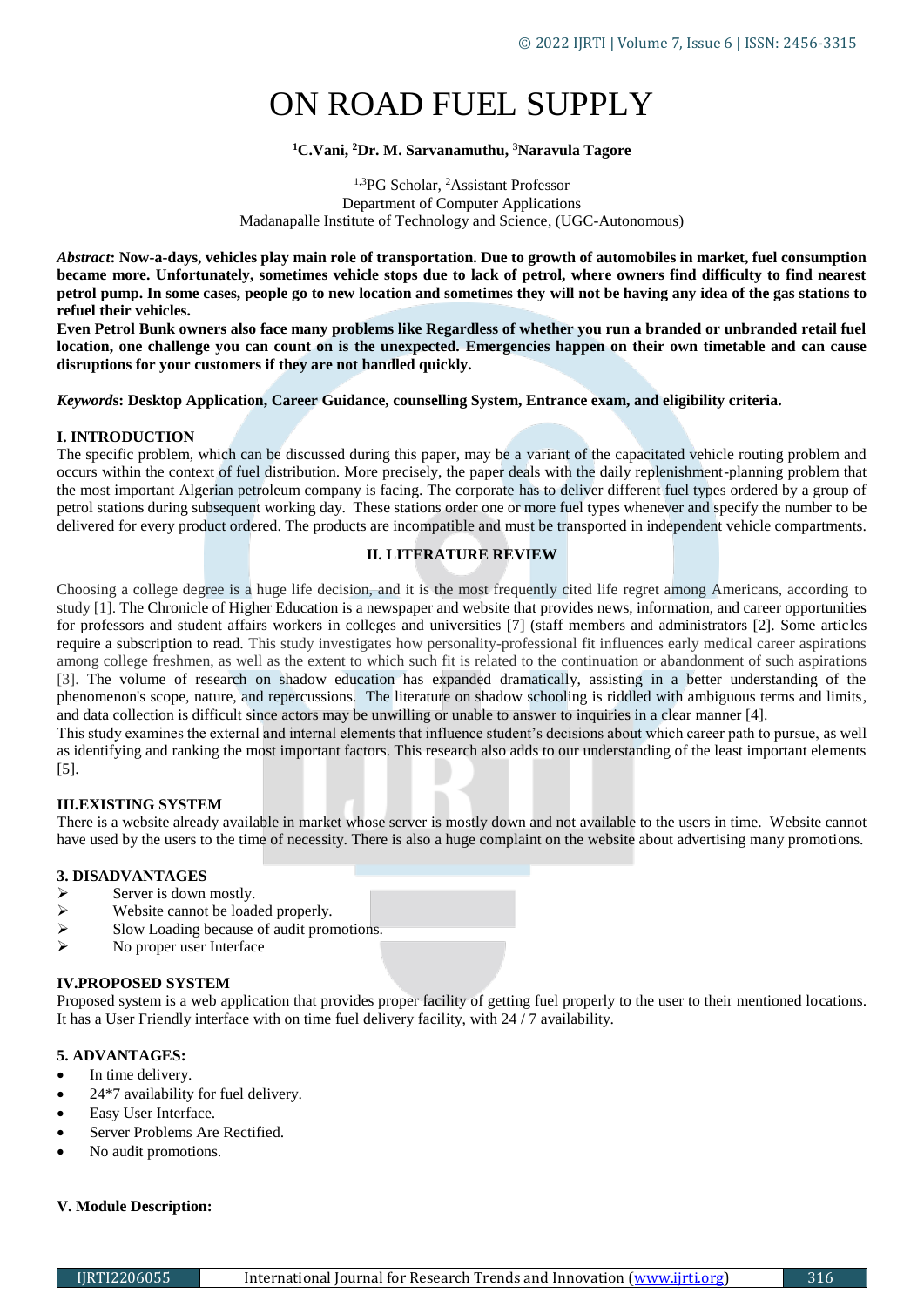Implementation is the stage of the project when the theoretical design is turned out into a working system. Thus, it can be considered to be the most critical stage in achieving a successful new system and in giving the user, confidence that the new system will work and be effective.

The implementation stage involves careful planning, investigation of the existing system and its constraints on implementation, designing of methods to achieve changeover and evaluation of changeover methods. After careful analysis the system has been identified to have the following modules:

- 1. Admin Module
- 2. User Module
- 3. Fuel Station Module
- 4. Authentication Module

#### **1. Admin Module**

From this module, Admin can login to the website. Admin is like a user but with some extra functionalities. There are some operations only admin can perform like removing users, accepting order requests, Checking Availability. Only admin can add new Fuel Station in the site. Only admin can view reports and statistics.

## **2. User Module:**

The user module allows users to register, log in, and log out. From this module, user can search for nearest Fuel Station and can order Fuel to their location**.**

The registration requires user to fill all the details in the form like name, email, password, etc. Once the user is registered then only he/she can log in to the site with those details. Once the user is logged in, he/she can choose nearest fuel station and can make online payment through the site or he/she has an option of COD.

#### **3. Fuel Station Module**

This Fuel Module allows nearby Fuel stations to register their Location in the website. All nearby Fuel Stations has to register first in the website in order to make an order by the customer. So that when an order is placed in the website the respective Fuel Station Receives the order thus they can approve the status.

#### **4 Authentication Module:**

This module authenticates the username and password entered by the user or admin.

If the username and password matches with the data in the database then only it will allow to login. If the user or admin forget their password then they can reset it using reset password. Reset password requires their email to reset password.

# VI. SYSTEM TEST

# *I. White Box Testing*

White Box Testing is a type of testing in which the software tester is familiar with the inner workings, structure, and language of the software, or at the very least its purpose. It serves a purpose. It is used to test areas that are inaccessible from a black box level.

## *II. Black Box Testing*

Black Box Testing is the process of testing software without knowing anything about the inner workings, structure, or language of the module being tested. Black box tests, like the majority of other types of tests, must be written from a definitive source document, such as a specification or requirements document. It is a type of testing in which the software under test is treated as if it were a black box.

## *III. Unit Testing*

Unit testing is typically performed as part of the software lifecycle's combined code and unit test phase, though it is not uncommon for coding and unit testing to be performed separately.

#### *Test strategy and approach*

Field testing will be performed manually and functional tests will be written in detail.

#### *Test objectives*

- All field entries must function properly.
- Pages must be accessed via the specified link.
- The entry screen, messages, and responses must all be instantaneous.

#### *Features to be tested*

- Verify that the entries are of the correct format
- No duplicate entries should be allowed.
- All links should take the user to the correct page.

# *iv. Integration Testing*